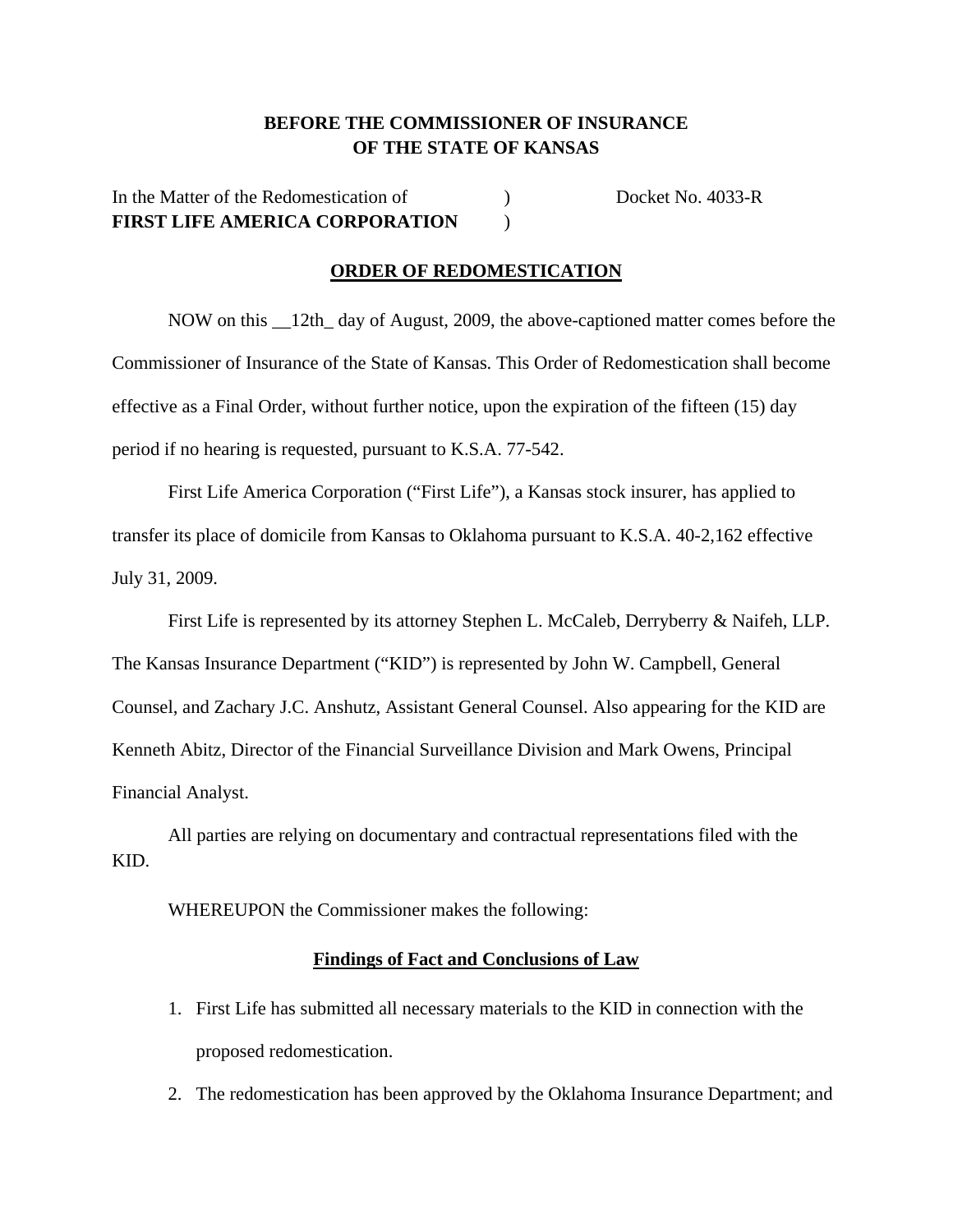3. The redomestication has been approved by the consent of the stockholders of First Life.

## **IT IS THEREFORE ORDERED BY THE COMMISSIONER OF INSURANCE THAT:**

- 1. The redomestication of First Life is hereby approved pursuant to K.S.A. 40-2,162, provided that the merger is effected within sixty (60) days of the date of this Order.
- 2. In conjunction with this Order, First Life shall be issued an amended certificate of authority to be in effect until such certificate is suspended, revoked, or terminated by the Commissioner of Insurance of Kansas.
- 3. The Commissioner retains jurisdiction over this matter for the purpose of entering such Orders as may be deemed necessary and appropriate.

## **NOTICE OF RIGHT TO HEARING OR APPEAL**

First Life is entitled to a hearing pursuant to K.S.A. 77-537, the Kansas Administrative Procedure Act. If First Life desires a hearing, the company must file a written request for a hearing with:

 John W. Campbell, General Counsel Kansas Insurance Department 420 S.W.  $9<sup>th</sup>$  Street Topeka, Kansas 66612

This request must be filed within fifteen (15) days from the date of service of this Order. If First Life requests a hearing, the Kansas Insurance Department will notify the company of the time and place of the hearing and information on the procedures, right of representation, and other rights of parties relating to the conduct of the hearing, before commencement of the same.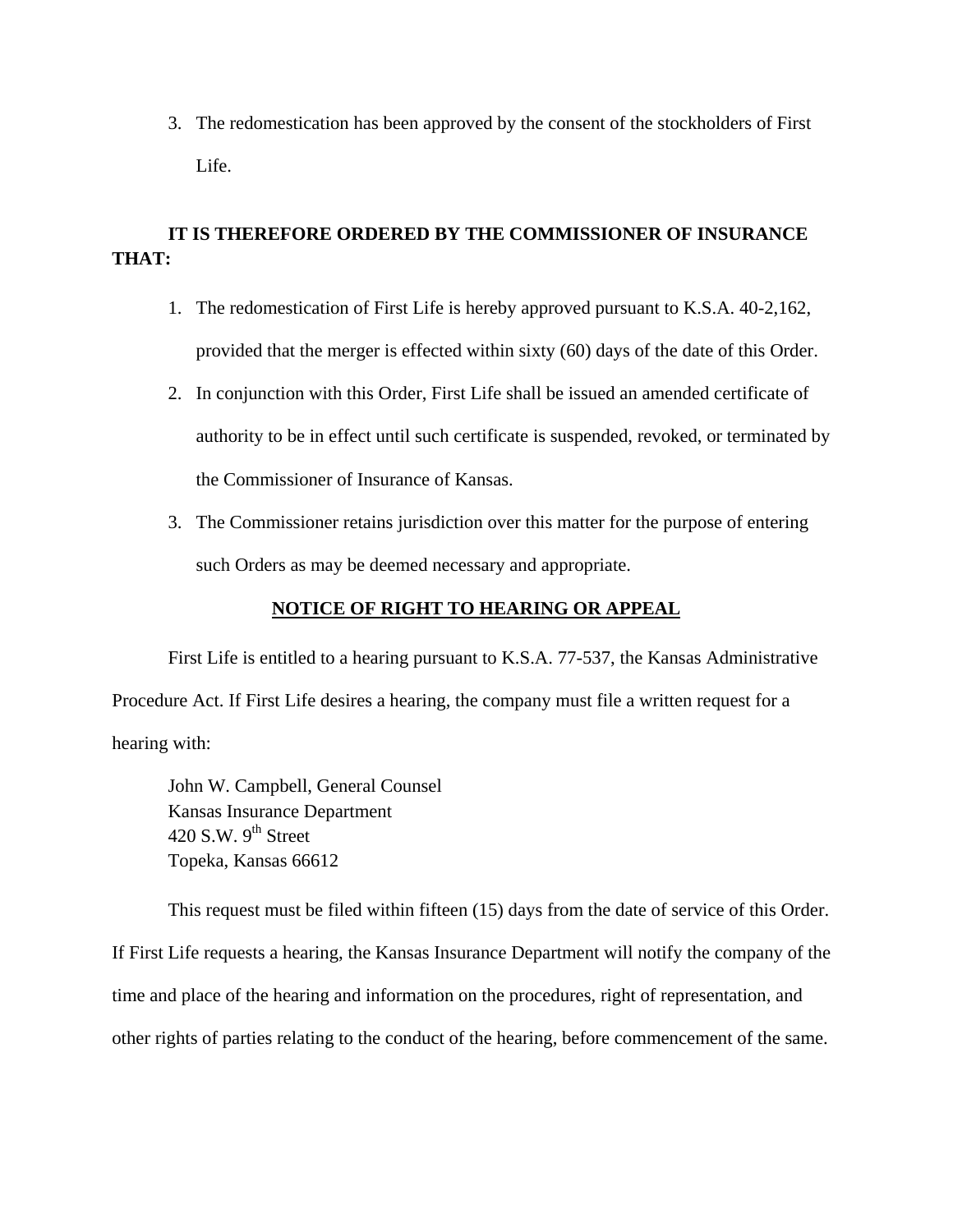If a hearing is not requested in the time and manner stated above, the Order shall become effective as a Final Order upon the expiration of time for requesting a hearing, pursuant to K.S.A. 77-613. In the event that First Life files a petition for judicial review, pursuant to K.S.A. 77-613(e), the agency officer to be served on behalf of the Kansas Insurance Department is:

 John W. Campbell, General Counsel Kansas Insurance Department 420 S.W.  $9<sup>th</sup>$  Street Topeka, Kansas 66612

# **IT IS SO ORDERED THIS \_\_12th\_\_ DAY OF AUGUST, 2009 IN THE CITY OF TOPEKA, COUNTY OF SHAWNEE, STATE OF KANSAS.**



 $\angle$ s/ Sandy Praeger Sandy Praeger COMMISSIONER COMMISSIONER OF Insurance

 $\angle$ s/ John W. Campbell $\angle$  John W. Campbell General Counsel